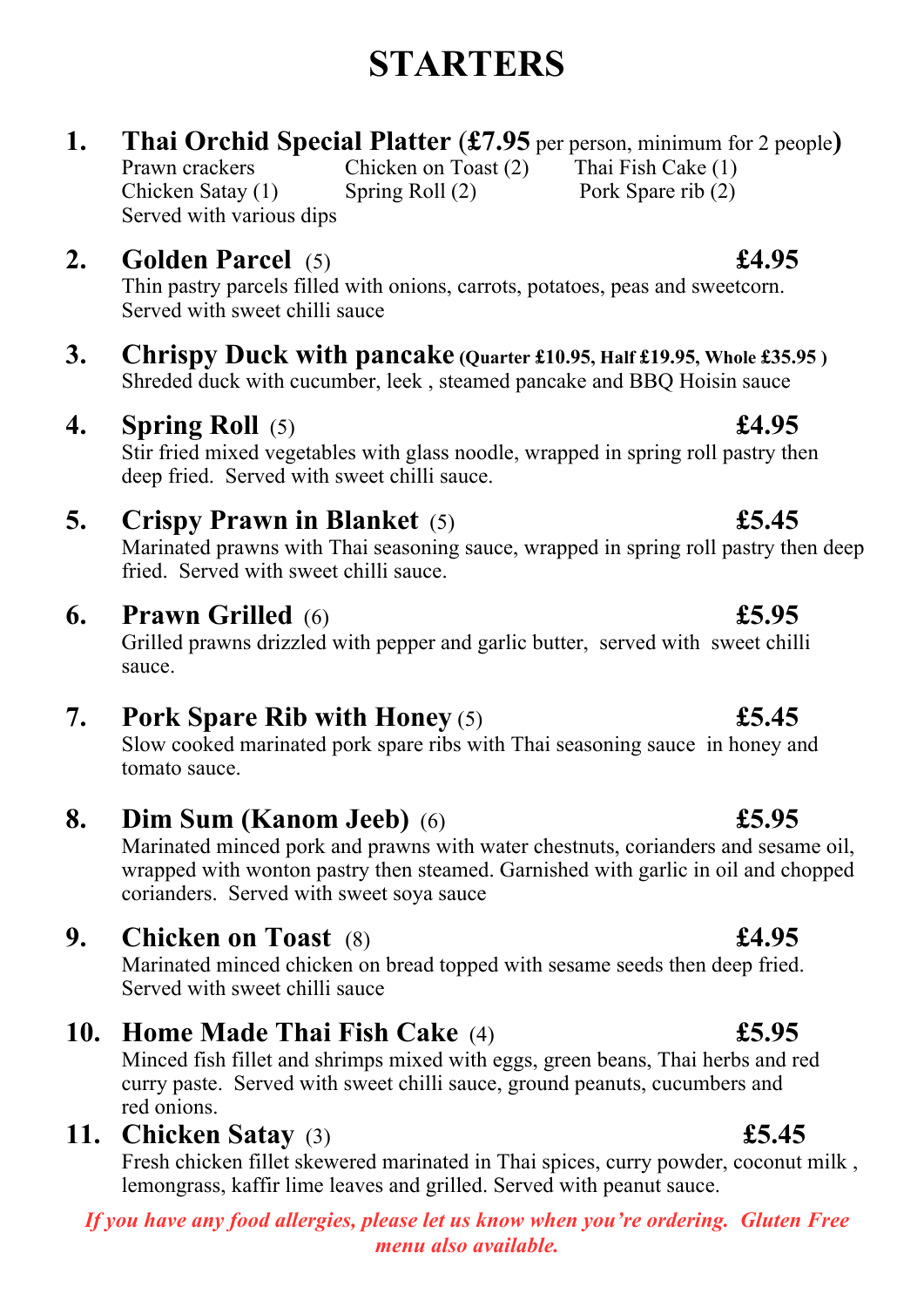## **12. Chicken Wing** (6) **£5.45**

Marinated chicken wings with Thai spices and curry powder, ground coriander then steamed and deep fried. Served with sweet chilli sauce

# **13. Home Made Spicy Sweetcorn & Vegetable Cake** (4) **£4.95**

Sweetcorn and mixed vegetables blended with red curry paste, Thai spices, kaffir lime leaves then deep fried. Served with sweet chilli sauce, ground peanuts, cucumbers and red onions

## **14. Prawn Tempura** (5) **£5.45**

Prawns and onions in light tempura batter then deep fried. Served with sweet chilli sauce.

**15. Duck Spring Roll** (5) **£5.45** Aromatic duck with Thai sauce and mixed vegetables, wrapped in spring roll pastry then deep fried. Served with hoisin sauce

## **16. Prawn Crackers £1.95**

# **SOUP**

# **Tom Yum (Spicy Soup)**

Thailand's most popular soup with lemongrass, galangal, kaffir lime leaves , tomatoes and mushrooms. Seasoned with shrimp paste chilli oil, evaporated milk, and a squeezed of fresh lime juice. Garnished with chopped coriander.

| <b>20. Tom Yum Gai</b> (chicken)                          | £5.50          |
|-----------------------------------------------------------|----------------|
| <b>21. Tom Yum Goong</b> (prawns)                         | £5.95          |
| 22. Tom Yum Talay (prawns, squids and half shell mussels) | $\pounds 6.50$ |

# **Tom Kha (Coconut Soup)**

Tom Kha is one of the most famous Thai soup with lemongrass, galangal, kaffir lime leaves and mushrooms. Seasoned with coconut milk and a squeezed of fresh lime juice. Garnished with chopped coriander.

| 23. Tom Kha Gai (chicken)                                        | £5.50          |
|------------------------------------------------------------------|----------------|
| <b>24. Tom Kha Goong</b> (prawns)                                | £5.95          |
| <b>25. Tom Kha Talay</b> (prawns, squids and half shell mussels) | $\pounds 6.50$ |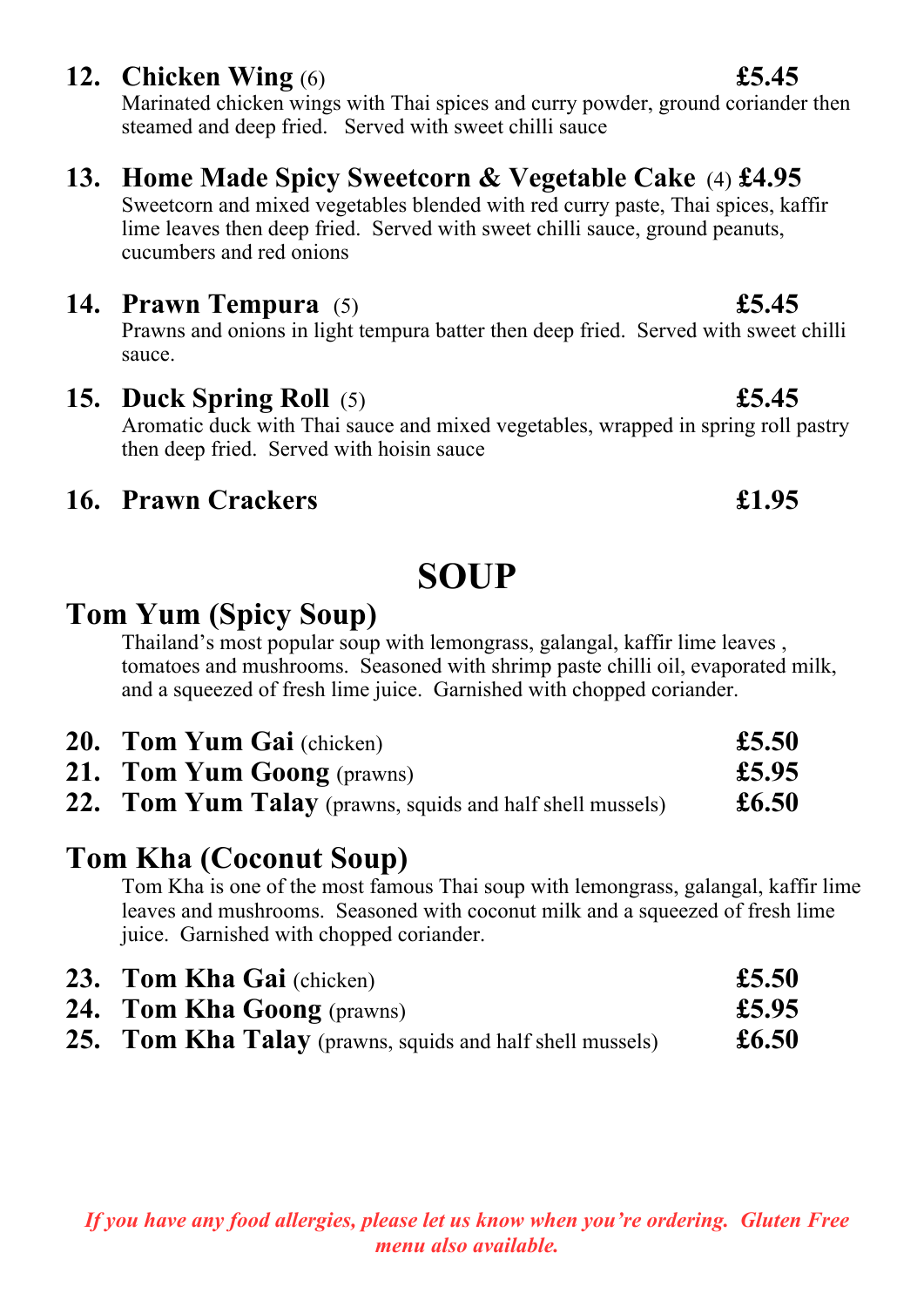# **SPICY THAI SALAD**

Our salad seasoned with fresh chilli, fish sauce,chilli sauce, onions, spring onions, celery, tomatoes,cucumber, corianders and a squeezed of fresh lime juice.

| <b>26.</b> Yam<br><b>Pak</b> (mixed vegetables)<br><b>Pork Or Beef or Prawn</b>                                                                                                                           | £4.95<br>£6.50 |
|-----------------------------------------------------------------------------------------------------------------------------------------------------------------------------------------------------------|----------------|
| 27. Yam Talay (prawns, half shell mussels and squids)                                                                                                                                                     | £7.50          |
| <b>28.</b> Yam Woon Sen Talay (mixed seafoods and glass noodle)                                                                                                                                           | £7.95          |
| 29. Som Tam (Spicy Papaya Salad)<br>Shredded papaya and carrot mixed with green beans, tomatoes and garlics.<br>Seasoned with fresh chilli, fish sauce, plam sugar and a squeezed of fresh lime<br>juice. | £7.50          |

**30. Plaa** used the main ingredians and seasoned as **Yam** and add extra lemon grass, garlic, kaffir lime leaves and shrimp paste chilli oil.

| <b>Plaa Moo</b> (pork)     | £6.95 |
|----------------------------|-------|
| <b>Plaa Nua</b> (beef)     | £6.95 |
| <b>Plaa Goong</b> (prawns) | £7.50 |

# **MAIN COURSES**

# **31. Stir Fried with Cashew Nut**

Stir fried with cashew nuts, onions, spring onions, mixed peppers in oyster and chilli sauce.

| <b>Chicken</b> | 8.50     |
|----------------|----------|
| Prawn          | £ $9.95$ |
| Duck           | £ $9.95$ |

# **32. Tod Khatiem Prik Thai**

Stir fried with garlic, white pepper, ground coriander and oyster sauce. Garnished with chopped coriander and crispy garlic served on bed sliced cabbage and sliced cucumber.

| <b>Chicken, Pork or Beef</b> | £ 7.95   |
|------------------------------|----------|
| Squid                        | £ 8.95   |
| Prawn                        | £ $9.55$ |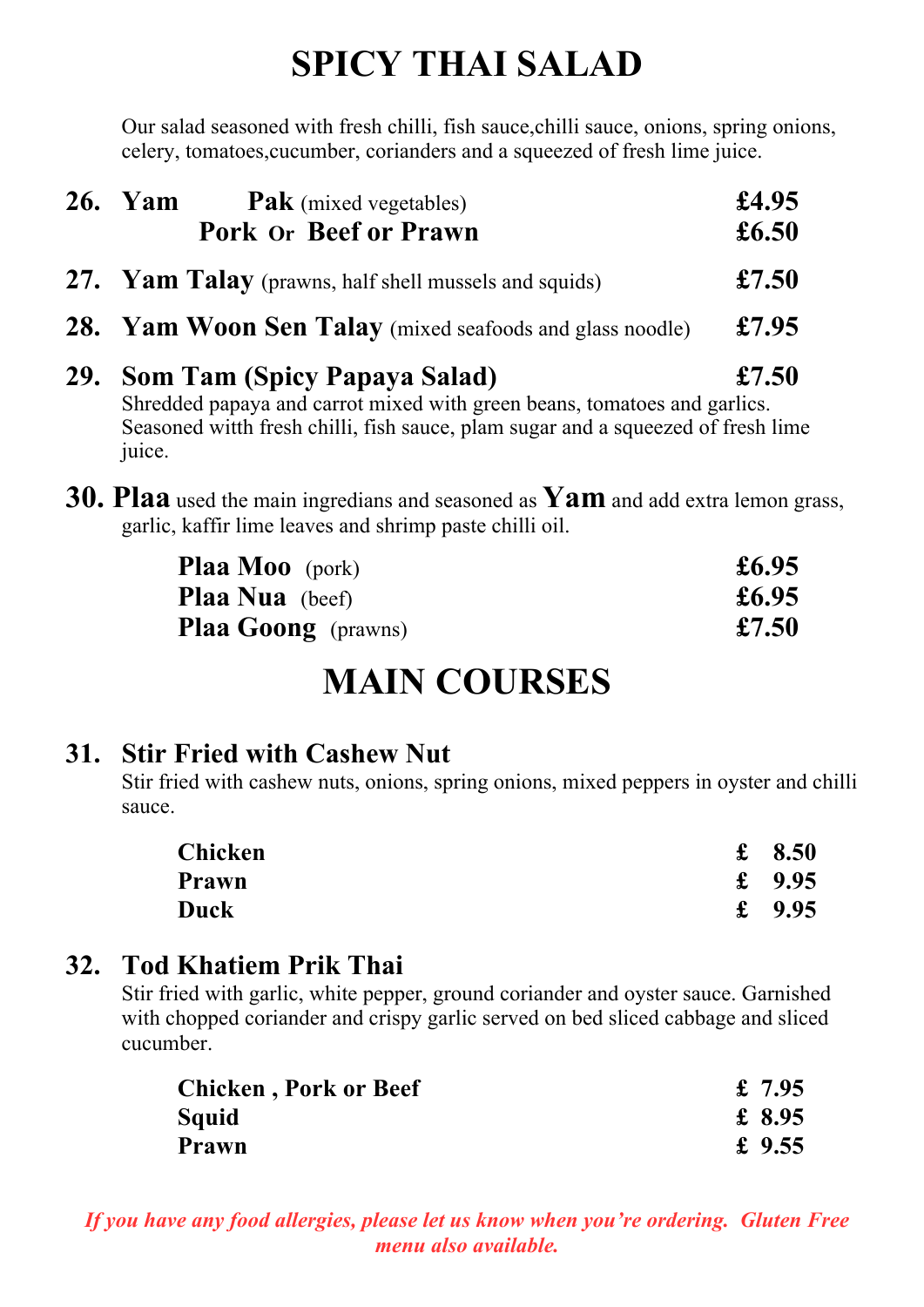# **33. Pad Chaa (Hot & Spicy)**

Stir fried with garlic, fresh chilli, onions , green beans, sugar snap peas, baby corn, mixed peppers, lesser galangal, fresh peppercorn and holy basil leaves in spicy sauce.

| <b>Chicken</b>                                            | £ $7.95$ |
|-----------------------------------------------------------|----------|
| Prawn                                                     | £ $9.55$ |
| <b>Mixed Seafood</b> (prawns, squids, half shell mussels) | £ 11.95  |
| <b>Scallops and Prawns</b>                                | £ 11.95  |

## **34. Pad Prik Geang (Stir Fried with red curry paste )** \*\*Spicy

Stir fried with green beans, bamboo shoots, mixed peppers and sweet basil leaves in red curry sauce.

| <b>Chicken, Pork or Beef</b> | £ $7.95$ |
|------------------------------|----------|
| Squid                        | £ 8.95   |
| <b>Half Shell Mussel</b>     | £ 8.95   |
| <b>Prawn or Duck</b>         | £ $9.55$ |

#### **35. Pad Kra Prow ( Stir Fried with Basil )** \*\*Spicy

Stir fried with fresh chilli, garlic, onions, mushrooms, mixed peppers, green beans and holy basil leaves.

| <b>Chicken, Pork or Beef</b>                              | £ $7.95$ |
|-----------------------------------------------------------|----------|
| <b>Duck or Prawn</b>                                      | £ $9.55$ |
| Cod (deep fried)                                          | £ $9.55$ |
| <b>Mixed Seafood</b> (prawns, squids, half shell mussels) | £11.95   |
| <b>Seabass (Deep fried)</b>                               | £13.95   |

### **36. Stir Fried with Oyster Sauce**

Stir fried with onions, mushrooms, baby sweet corn, mangetouts, spring onions mixed peppers in oyster sauce.

| <b>Chicken, Pork or Beef</b> | £ $7.95$ |
|------------------------------|----------|
| Prawn                        | £ $9.55$ |

### **37. Pad Khing (Stir Fried with Ginger)**

Stir fried with fresh ginger, onions, mixed peppers, mushrooms, carrots and spring onions.

| <b>Chicken, Pork or Beef</b> | £ $7.95$ |
|------------------------------|----------|
| <b>Prawn or Duck</b>         | £ $9.55$ |
| Cod (deep fried)             | £ $9.55$ |
| <b>Seabass</b>               | £13.95   |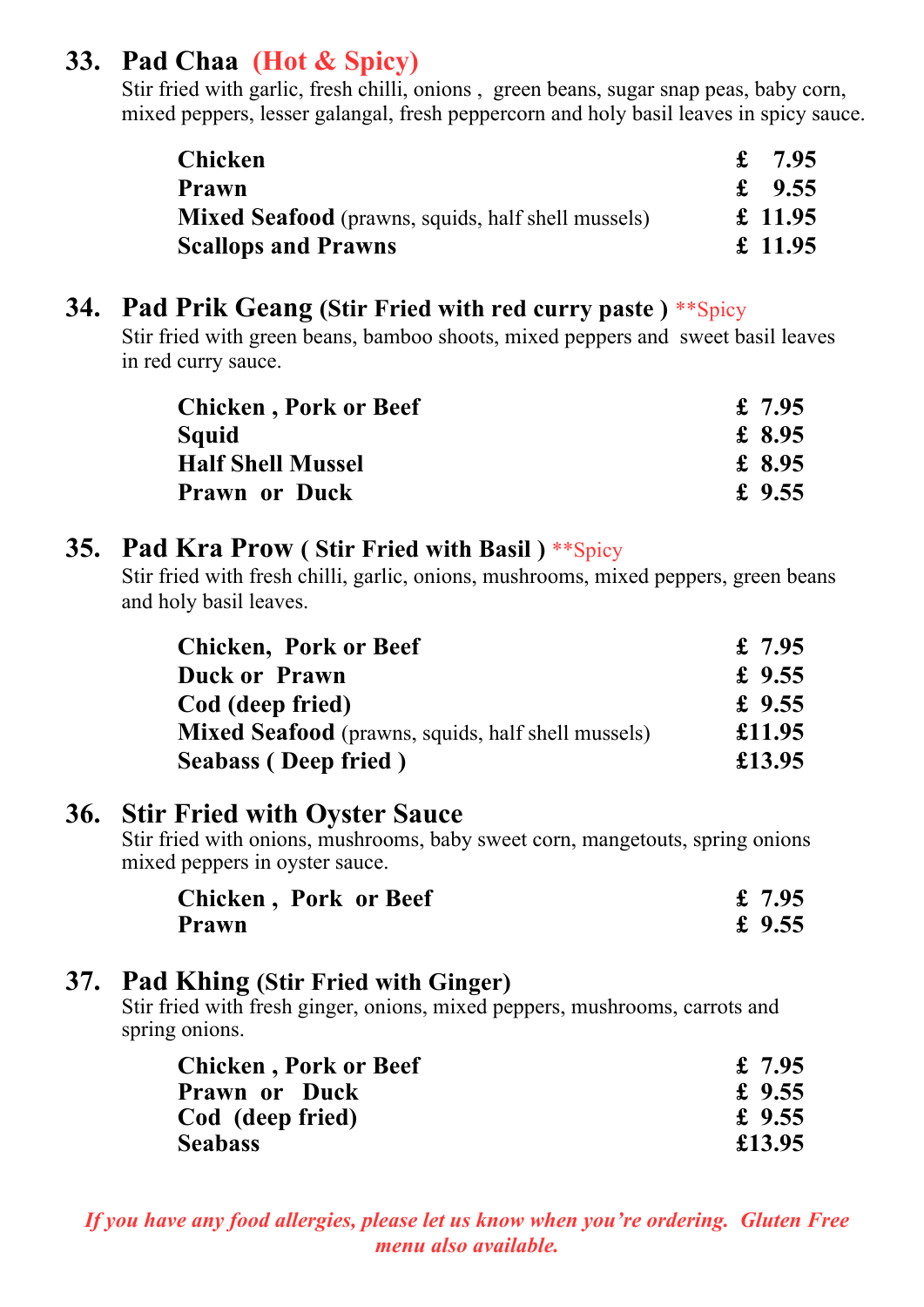### **38. Sweet & Sour**

Stir fried with fresh pineapples, mixed peppers, onions, cucumbers, tomatoes and carrots in sweet & sour sauce.

| <b>Chicken or Pork</b>    | £ $7.95$ |
|---------------------------|----------|
| Prawn                     | £ $9.55$ |
| <b>Salmon</b> (pan fried) | £10.55   |

#### **39. Pad Nam Prik Paw** \*\*Spicy

Stir fried with onions, spring onions and mixed peppers in sweet chilli shrimp in oil.

| <b>Chicken or Pork</b>                                       | £ 7.95   |
|--------------------------------------------------------------|----------|
| Squid                                                        | £ 8.95   |
| Prawn                                                        | £ $9.55$ |
| <b>Mixed Seafood</b> (prawns, squids and half shell mussels) | £ 11.95  |

### **40. Pad Prik Sod ( Stir Fried with Fresh Chilli )** \*\*Spicy

Stir fried with sliced fresh chilli, garlic, onions, green beans, sugar snap peas and sweet basil leaves.

| <b>Chicken, Pork or Beef</b>                              | £ $7.95$ |
|-----------------------------------------------------------|----------|
| Prawn                                                     | £ $9.55$ |
| <b>Mixed Seafood</b> (prawns, squids, half shell mussels) | £11.95   |

#### **41. Plaa Rad Prik** \*\*Spicy

Home made sweet chilli sauce and pineapple ,onion, mixed pepper poured over deep fried fish.

| Cod                       | £ $9.55$ |
|---------------------------|----------|
| <b>Salmon</b> (pan fried) | £ 10.95  |
| <b>Seabass</b> (whole)    | £13.95   |

# **VEGETABLE**

## **42. Bean Sprout with Tofu £ 6.95**

Stir fried bean sprouts with tofu, onions, spring onion and mixed peppers in oyster sauce.

**43. Pad Pak (Mixed Vegetable) £ 6.95** Stir fried fresh mixed vegetable in oyster sauce.

# **44. Mixed Vegetable with Cashew Nut £ 7.45**

Stir fried fresh mixed vegetables with cashew nuts, onions, spring onions, mixed peppers in oyster and chilli sauce.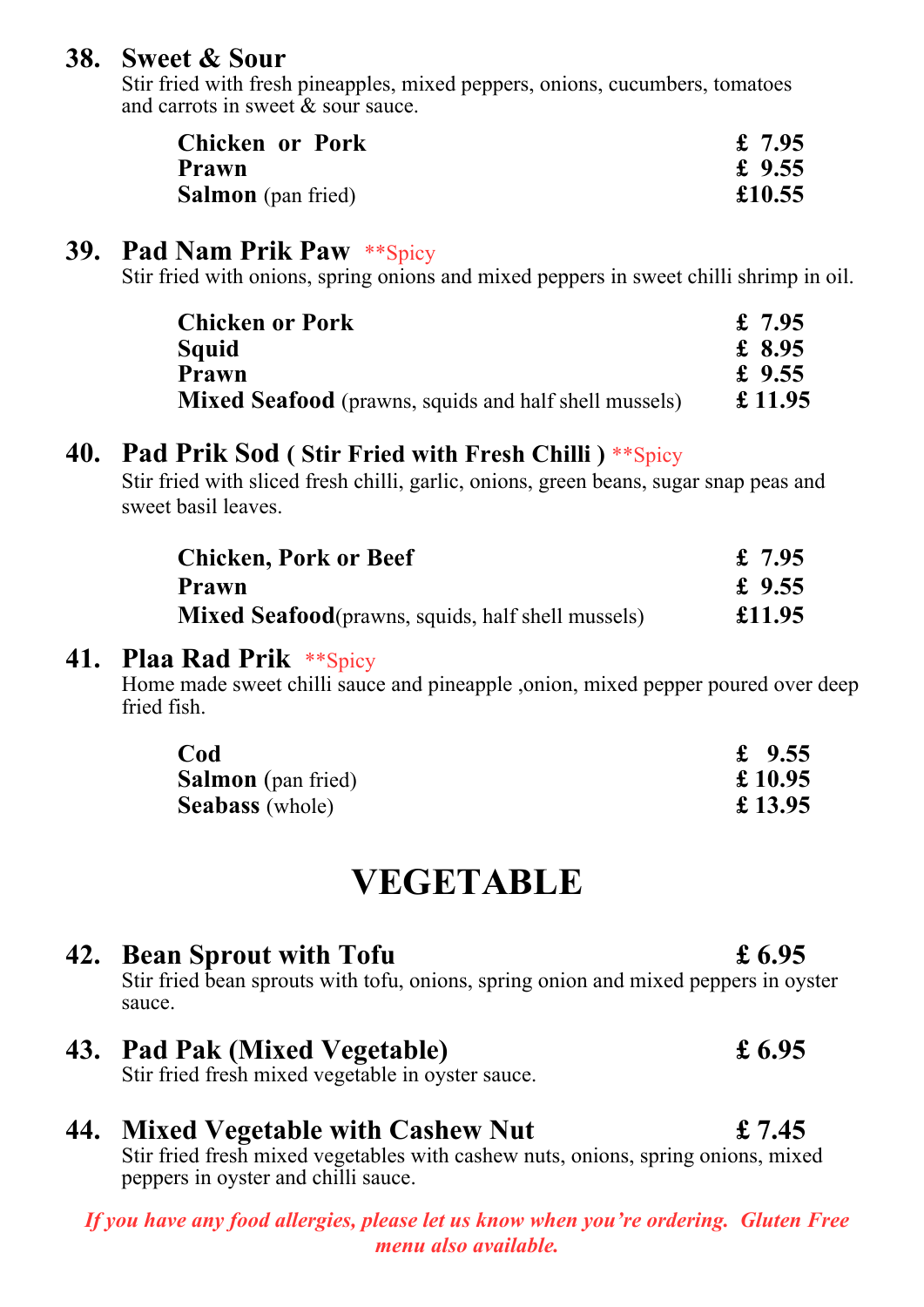# **CURRIES**

## **The curries we cooked are MILD, if you prefer HOT or EXTREMLY HOT. Please tell the staff how hot you're prefer.**

### **45. Green Curry**

Green curry paste and coconut milk with courgettes, green beans, mixed peppers kaffir lime leaves and sweet basil leaves.

| <b>Chicken, Pork or Beef</b> | £ 8.55   |
|------------------------------|----------|
| <b>Prawns</b>                | £ $9.95$ |
| <b>Monk fish and Prawns</b>  | £11.95   |
| <b>Scallops and Prawns</b>   | £11.95   |

#### **46. Red Curry**

Red curry paste and coconut milk with green beans, bamboo shoots, mixed peppers kaffir lime leaves and sweet basil leaves.

| <b>Chicken, Pork or Beef</b> | £ 8.55   |
|------------------------------|----------|
| <b>Prawns</b>                | £ $9.95$ |
| <b>Monk fish and Prawns</b>  | £11.95   |
| <b>Scallops and Prawns</b>   | £11.95   |

# **47. Duck Red Curry (Gang Phed Ped Yang ) £ 9.95**

Sliced roasted duck cooked in red curry paste, coconut milk, tamarind sauce, mixed peppers, fresh pineapple, cherry tomatoes and sweet basil leaves.

### **48. PaNang Curry**

PaNang curry paste and coconut milk with green beans , mixed peppers, kaffir lime leaves and sweet basil leaves.

| <b>Chicken, Pork or Beef</b> | £ 8.55   |
|------------------------------|----------|
| <b>Prawns</b>                | £ $9.95$ |
| <b>Salmon</b> (pan fried)    | £10.95   |

### **49. Yellow Curry**

Mild yellow curry paste and coconut milk with onions, sweet potatoes, potatoes and mixed peppers.

|               | <b>Chicken, Pork or Beef</b> | £ 8.55   |
|---------------|------------------------------|----------|
| <b>Prawns</b> |                              | £ $9.95$ |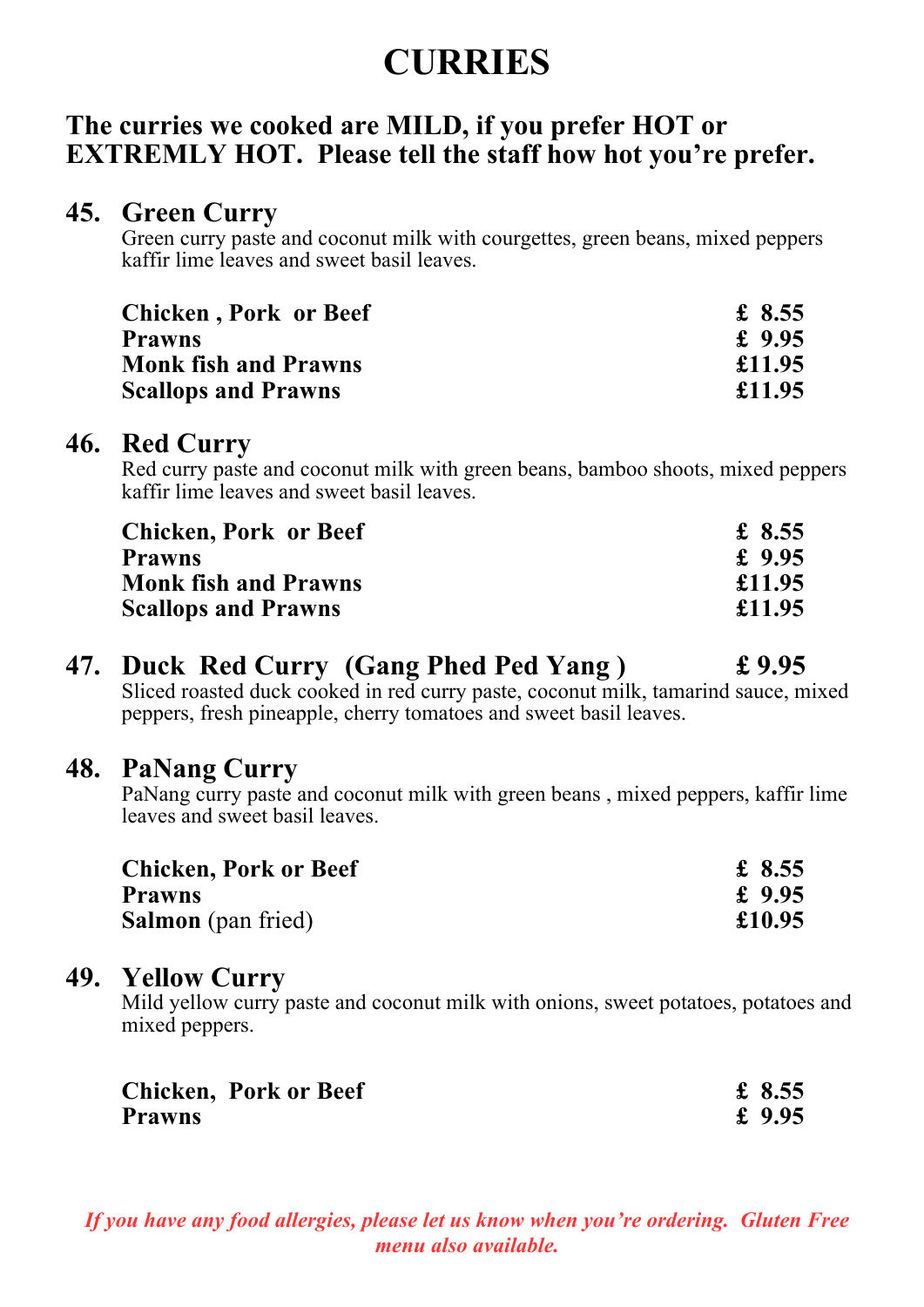## **50. Massaman Curry**

Massaman curry paste slow cooked in coconut milk with onions, sweet potatoes, potatoes and cashew nuts and tamarind sauce. (Thai spices southern style)

| <b>Chicken</b> | £ 8.55 |
|----------------|--------|
| <b>Beef</b>    | £ 8.95 |
| Lamb           | £12.95 |

#### **51. Choo Chee**

A rich creamy red curry sauce and coconut milk with pineapples, cherry tomatoes and sliced lesser galanga.

| <b>Prawns</b> | £ 9.95 |  |  |
|---------------|--------|--|--|
|               |        |  |  |

| <b>Cod</b> (deep fried)   | £ $9.95$ |  |
|---------------------------|----------|--|
| <b>Salmon</b> (pan fried) | £10.95   |  |

### **52. Jungle Curry (Hot & Spicy)**

Hot and spicy curry with mixed vegetables and Thai herbs such as sliced lesser galangal, kaffir lime leaves and fresh peppercorn. (Jungle curry is spicy, with no coconut milk)

| <b>Chicken</b>                       | £ 7.95  |
|--------------------------------------|---------|
| Pork, Beef or Prawn                  | £ 8.95  |
| <b>Mixed Sea food</b>                | £ 10.95 |
| (Prawns, half shell mussels, squids) |         |

# **CHEF'S SPECIAL**

- **53. Weeping Tiger** (Popular Thai's North East Style) **£** 12.95 Marinated sirloin steak with house sauce and then grilled. Served on bed stir fried onions, mixed pepers, carrots and with roasted ground rice in Thai spicy sauce. Served on sizzling hot plate.
- **54. Beef Namtok** (Popular Thai's North East Style)\*\*Spicy **£ 12.95** Grilled sirloin steak then sliced and mixed with roasted ground rice, red onions, kaffir lime leaves, mint leaves, chopped spring onions and corianders. Seasoned with ground chilli and a squeezed of lime juice. Served with sliced cucumbers. (Recommended with sticky rice)
- **55. Laab Gai** (Popular Thai's North East Style)\*\*Spicy **£ 12.95** Cooked minced chicken mixed with roasted ground rice, red onions, mint leaves, kaffir lime leaves, chopped spring onions and corianders. Seasoned with ground chilli and a squeezed of lime juice. Served with sliced cucumbers. (Recommended with sticky rice)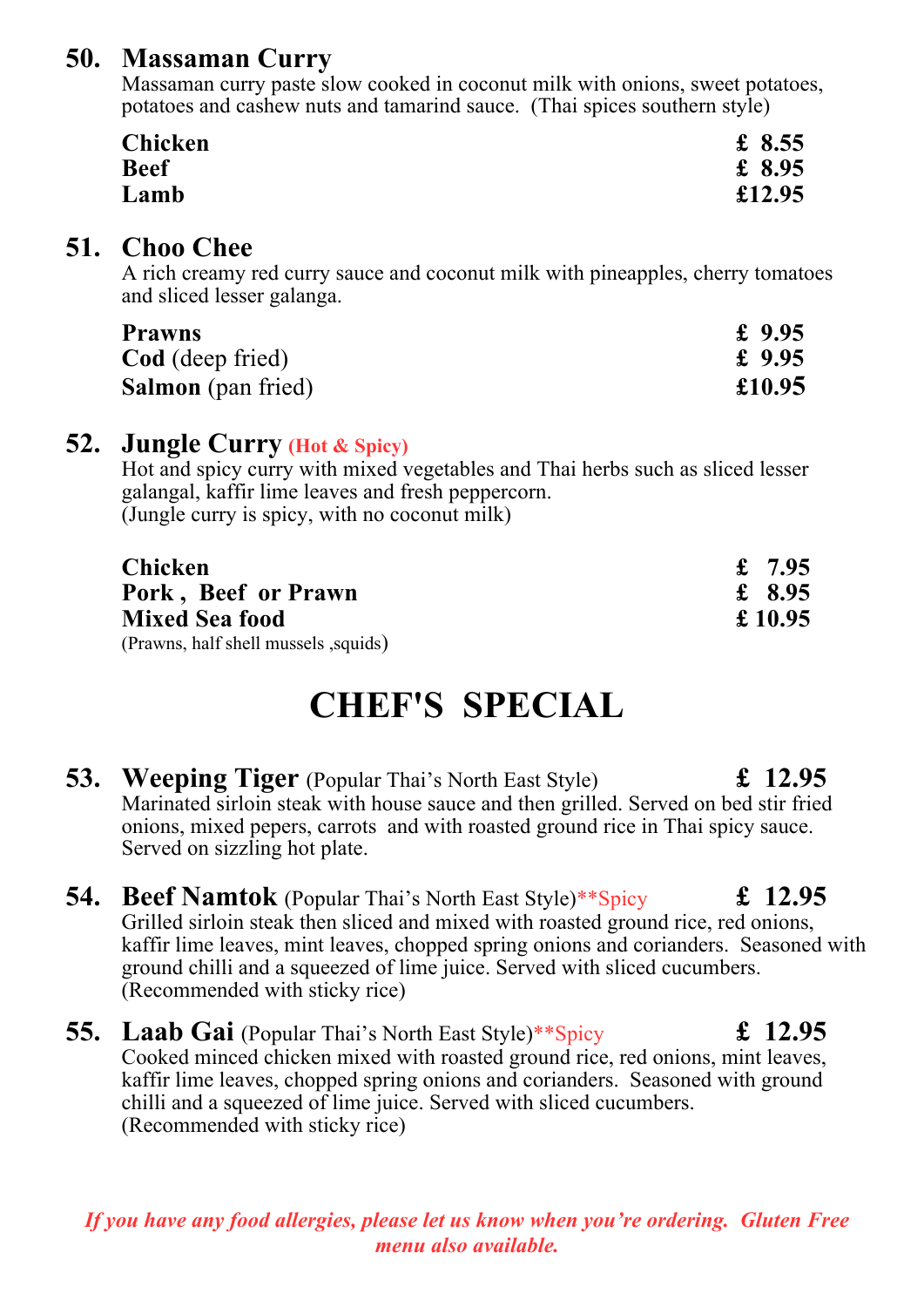**56. Teriyaki** (Japanese Style)

served on a bed of stir fried broccoli, baby corn and asparagus with teriyaki sauce sprinked of sesame seed.

| <b>Beef</b> (Grilled Sirloin) | £ 12.95 |
|-------------------------------|---------|
| Salmon (pan fried)            | £ 10.95 |
| Duck (deep fried)             | £ 12.95 |

# **57. Duck Tamarind Sauce £ 12.95**

Deep fried roasted duck breast served on a bed of stir fried vegetables. Garnished with crispy red onions and cashew nuts. Served on sizzling hot plate.

### **58. Duck with Noodles £ 12.95**

Deep fried roasted duck breast served on a bed of stir fried egg noodles topped with red wine and BBQ sauce.

## **59. Sizzling Platter £9.95/£11.95**

Stir fried with onions, mixed peppers and carrots in piquant sauce. Garnished with sesame seeds served on sizzling hot plate.

| <b>Beef</b>                                                      | £ $9.95$ |
|------------------------------------------------------------------|----------|
| <b>Mixed Seafood</b>                                             | £11.95   |
| $(n_{\text{rewise}}^{\text{equ}})$ caugh and holf shall mussels) |          |

(prawns, squids and half shell mussels)

### **60. Seabass Spicy Salad** (Thai Style) **£ 13.95**

Home made spicy and sour Thai sauce mixed with roasted chilli, cashew nuts, nuts , mint leaves, gingers, carrots, lemon grass, kaffir lime leaves and red onion. Served on top of deep fried whole seabass.

## **61. Scallop and Prawn with Asparagus £ 11.95**

Stir fried scallops and prawns with asparagus, baby corn, mangetouts in oyster sauce.

**62. Steamed Seabass** \*\*Spicy **£ 13.95**

Spicy and sour Thai style sauce seasoned with squeezed lime juice , garlic and chlli, poured over steamed whole seabass and garnished with lemon sliced and choped fresh coriander.

# **RICE AND NOODLE**

## **63. Pad Thai**

Stir fried rice noodles with egg, bean sprouts and spring onions, mixed pepper in tamarind sauce, served with ground peanut (ask for ground chill if you prefer spicy)

| <b>Chicken Or Pork</b>                                    | £ 7.55  |
|-----------------------------------------------------------|---------|
| <b>Beef Or Prawns</b>                                     | £ 8.55  |
| <b>Mixed Seafood</b> (Prawns, half shell mussels, squids) | £ 10.95 |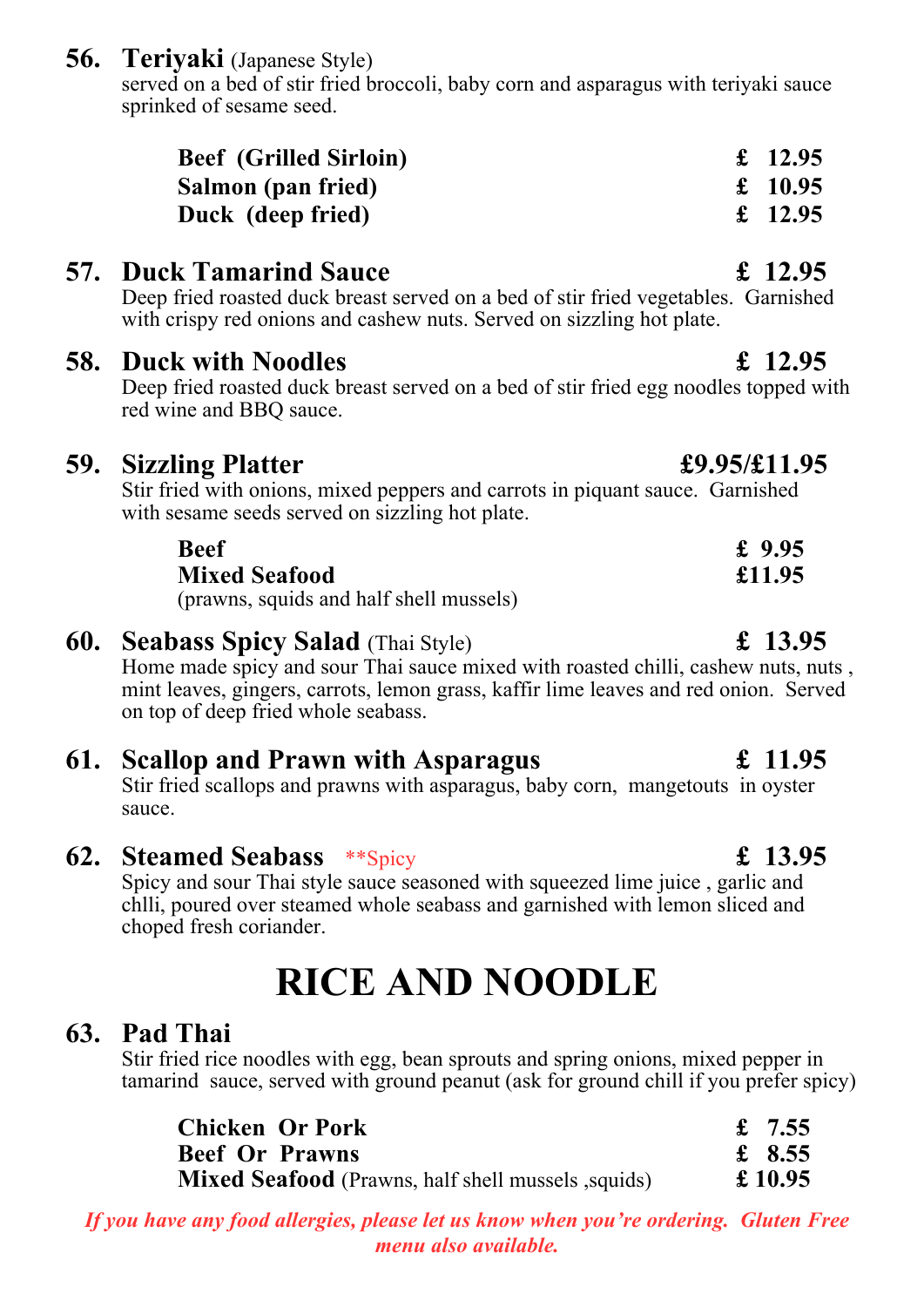### **64. Pad Mee**

Stir fried egg noodles with egg, bean sprouts, spring onions,mixed pepper, carrots and spring cabbage.

| <b>Chicken Or Pork</b> | £ $7.55$ |
|------------------------|----------|
| <b>Beef Or Prawns</b>  | £ 8.55   |

#### **65. Pad Se-Ew (stir fried with dark soy sauce)**

Stir fried flat noodles with egg and broccoli and sugar snap peas, baby corns, with dark soya sauce.

| <b>Chicken Or Pork</b> | £ $7.55$ |
|------------------------|----------|
| <b>Beef Or Prawns</b>  | £ 8.55   |

#### **66. Spicy Noodle (Pad Nam Prik Paw)**

Stir fried flat rice noodles with egg, onions, spring onions and mixed peppers with shrimp paste chilli oil.

| <b>Chicken Or Pork</b>                                     | £ 7.95 |
|------------------------------------------------------------|--------|
| <b>Beef Or Prawns</b>                                      | £ 8.95 |
| <b>Mixed Seafood</b> (Prawns, half shell mussels , squids) | £10.95 |

### **67. Special Fried Rice ( Khao Pad)**

Fried rice with egg, chopped spring onions, onions, sweetheart cabbage, carrots and tomatoes with soya sauce. Served with sliced cucumber and lemon sliced and Sprinked of chopped coriander

| <b>Chicken, Pork or Beef</b>                               | £ 7.95 |
|------------------------------------------------------------|--------|
| <b>Prawns or Duck</b>                                      | £ 8.45 |
| <b>Mixed Seafood</b> (Prawns, half shell mussels , squids) | £10.95 |

#### **68. Khao Pad Kra prow (Spicy Fried Rice with Basil Leaves)**

Fried rice with egg, garlics, fresh chilli, onions, chopped green beans, holy basil leaves with soya and oyster sauce.

| <b>Chicken Or Pork</b> | £ $7.95$ |
|------------------------|----------|
| <b>Beef Or Prawns</b>  | £ 8.45   |

### **69. Spicy Chilli Paste Fried Rice**

Fried rice with egg, red curry paste, chopped baby sweetcorn, bamboo shoots, green beans, mushrooms, mixed pepper and sweet basil leaves with oyster sauce.

| <b>Chicken or Pork</b> | £ $7.95$ |
|------------------------|----------|
| <b>Beef or Prawns</b>  | £ 8.45   |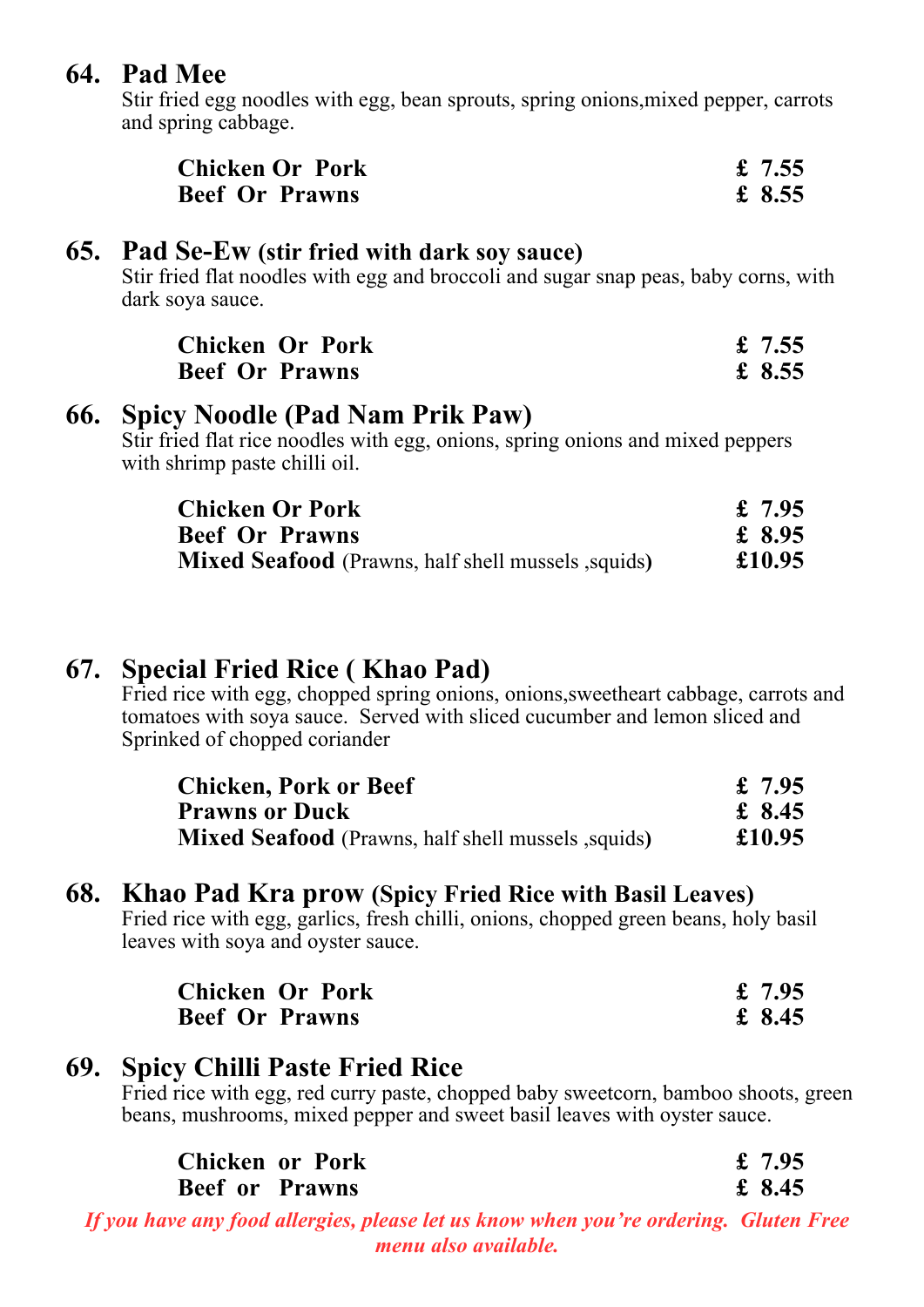### **70. Thai Orchid Fried Rice £ 8.95**

Stir fried Chicken, Pork and Prawns with egg fried rice, peas ,oniond , fresh pineapples,cherry tomatoes, spring onions, peas. Sprinked of chopped coriander.

# **EXTRAS**

| 71. | <b>Ba</b> Mee<br>Stir fried egg noodles with spring cabbage, carrots, beansprouts and spring onions. | £ $3.50$ |
|-----|------------------------------------------------------------------------------------------------------|----------|
|     | <b>72. Coconut Rice</b>                                                                              | £ 2.85   |
|     | 73. Egg Fried Rice                                                                                   | £ 2.75   |
|     | 74. Sticky Rice                                                                                      | £ 2.65   |
|     | <b>75. Steam Jasmine Rice</b>                                                                        | £ 2.45   |
|     | 76. Chips                                                                                            | £ 2.40   |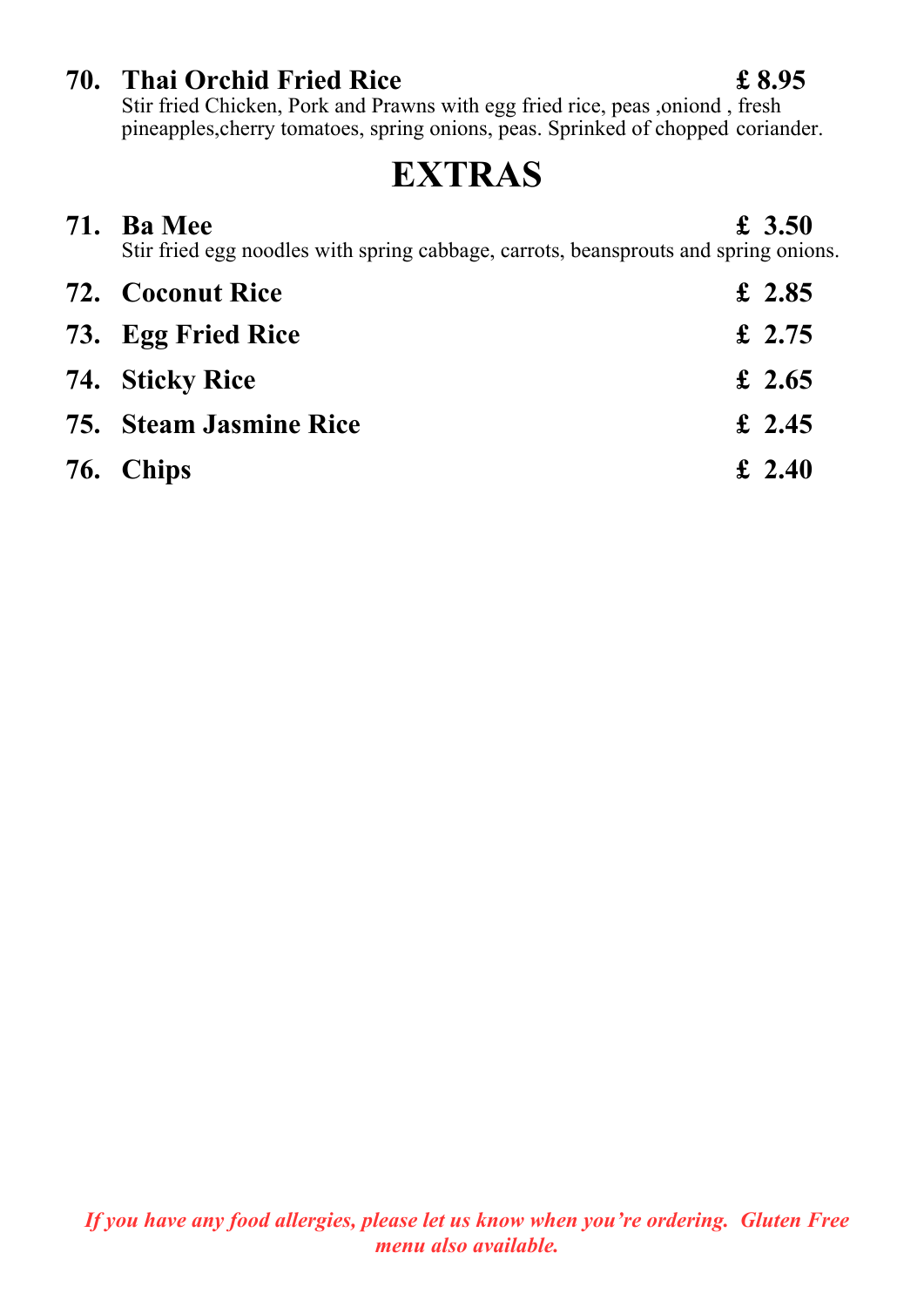# **VEGETARIAN**

# **STARTERS**

# **V1. Spring Roll** (5) **£ 4.95**

Stir fried mixed vegetables with glass noodle, wrapped in spring roll pastry then deep fried. Served with sweet chilli sauce

# **V2. Home Made Spicy Sweetcorn & Vegetable Cake** (4) **£ 4.95**

Sweetcorn and mixed vegetables blended with red curry paste, Thai spices, kaffir lime leaves then deep fried. Served with sweet chilli sauce, ground peanuts, chopped cucumbers and red onions.

# **V3. Golden Parcel** (5) **£ 4.95**

Thin pastry parcels filled with onions, carrots, potatoes, peas and sweetcorn. Served with sweet chilli sauce

# **V4. Vegetable Tempura £ 4.95**

A selection of vegetables in light tempura batter then deep fried. Served with sweet chilli sauce

# **SOUP**

# **Tom Yum (Spicy Soup) \*\****contain shell fish*

Thailand's most popular soup with lemongrass, galangal, kaffir lime leaves, tomatoes and mushrooms. Seasoned with shrimp paste chilli oil, evaporated milk, and a squeezed of fresh lime juice. Garnished with chopped coriander.

| V5. Tom Yum Hed                           | £ 4.95 |
|-------------------------------------------|--------|
| V6. Tom Yum Tofu                          | £ 4.95 |
| <b>V7. Tom Yum Pak</b> (mixed vegetables) | £ 4.95 |

# **Tom Kha (Coconut Soup)**

Tom Kha is one of the most famous Thai soup with lemongrass, galangal, kaffir lime leaves and mushrooms. Seasoned with coconut milk and a squeezed of fresh lime juice. Garnished with chopped coriander.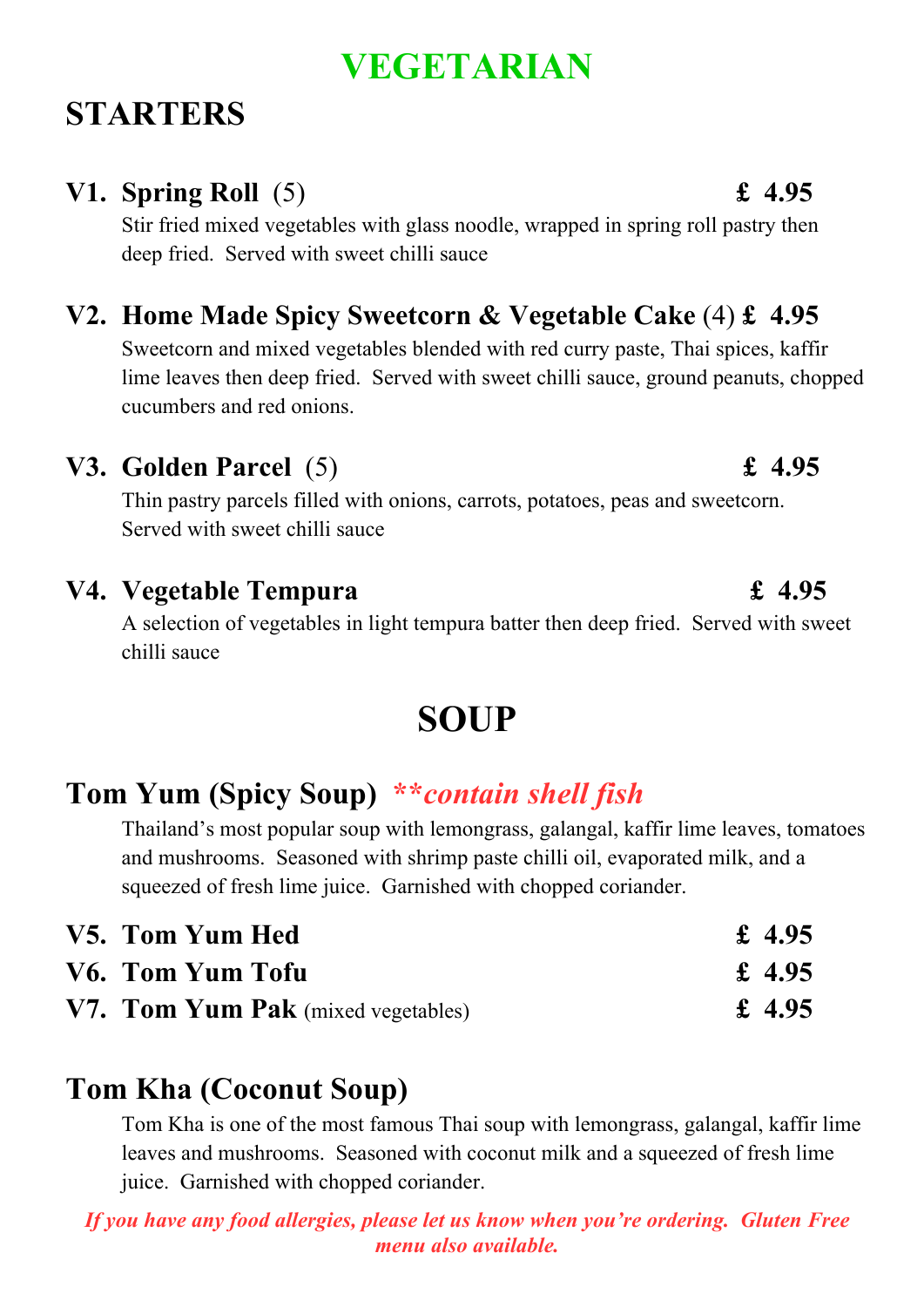| V8. Tom Kha Hed                            | £ 4.95 |
|--------------------------------------------|--------|
| V9. Tom Kha Tofu                           | £ 4.95 |
| <b>V10. Tom Kha Pak</b> (mixed vegetables) | £ 4.95 |

# **VEGETARIAN MAIN COURSES**

## **Noodles with vegetable and Tofu £ 6.95**

### **V11.Pad Se-Ew**

Stir fried flat noodles with egg broccoli, baby corns and sugar snap peas with dark soya sauce.

### **V12.Pad Mee**

Stir fried egg noodles with egg, bean sprouts, spring onions, carrots and spring cabbage with soya and vegetarian sauce.

### **V13.Pad Thai**

Stir fried rice noodles with egg, bean sprouts and spring onions mixed pepper in tamarind sauce. Served with lemon sliced and ground peanut (ask for ground chilli if you prefer spicy)

# **Stir Fried with Tofu £ 6.95**

**(\*\*** *If you don't want Tofu, please tell staff***)**

### **V14.Pad Pak Ruam**

Stir Fried tofu with mixed fresh seasonal vegetables with soya and vegetarian sauce.

### **V15.Pad Khing**

Stir fried tofu with fresh ginger, onions, mixed peppers, mushrooms, carrots and spring onions with soya and vegetarian sauce.

### **V16.Pad Cashew Nut**

Stir fried tofu with cashew nuts, onions, spring onions, mixed peppers with soya and vegetarian sauce.

#### **V17.Pad Beansprout**

Stir fried tofu with beansprouts, onions, spring onions, mixed peppers with soya and vegetarian sauce.

### **V18.Tofu with Basil leaves**

Stir fried tofu with garlic, fresh chilli, mushrooms, green beans, mixed peppers and holy basil leaves with soya and vegetarian sauce.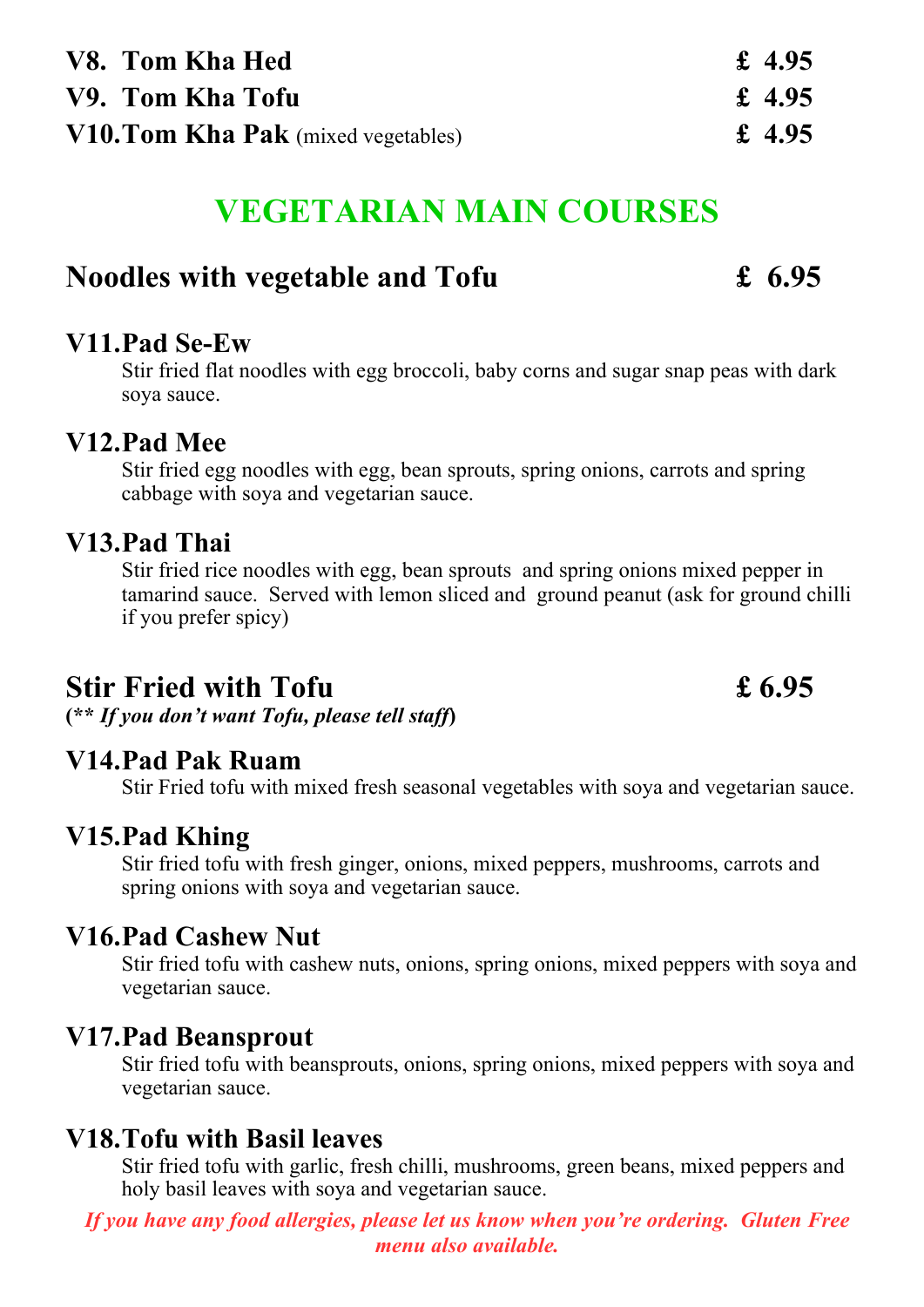### **V19.Vegetable Sweet & Sour**

Stir fried mixed vegetables with fresh pineapples, tomatoes, cumcumber, onions in sweet & sour sauce.

# **CURRY**

# **Vegetarian Curries £ 7.50**

## **V21.Vegetable Green Curry**

Green curry paste and coconut milk with tofu, mixed vegetables, kaffir lime leaves and sweet basil leaves.

### **V22.Vegetable Red Curry**

Green curry paste and coconut milk with tofu, mixed vegetables, kaffir lime leaves and sweet basil leaves.

#### **V23.Vegetable Yellow Curry**(\*\* *contain shell fish)*

Mild yellow curry paste and coconut milk with tofu ,sweet potatoes, potatoes and mixed vegetable.

### **V24.Vegetable Massaman Curry**(\*\* *contain shell fish)*

Massaman curry paste slow cooked in coconut milk with tofu, onions, sweet potatoes, potatoes and cashew nuts and tamarind sauce. (Thai spices southern style)

### **V25.Vegetable PaNeang Curry**(\*\* *contain shell fish)*

PaNang curry paste and coconut milk with tofu mixed vegetables, kaffir lime leaves and sweet basil leaves.

#### **V26.Jungle Curry (Hot & Spicy)** *( soya sauce instead fish sauce)*

Hot and spicy curry with mixed vegetables ,tofu and Thai herbs such as sliced lesser galangal, kaffir lime leaves and fresh peppercorn.

**(Jungle curry is spicy, with no coconut milk)**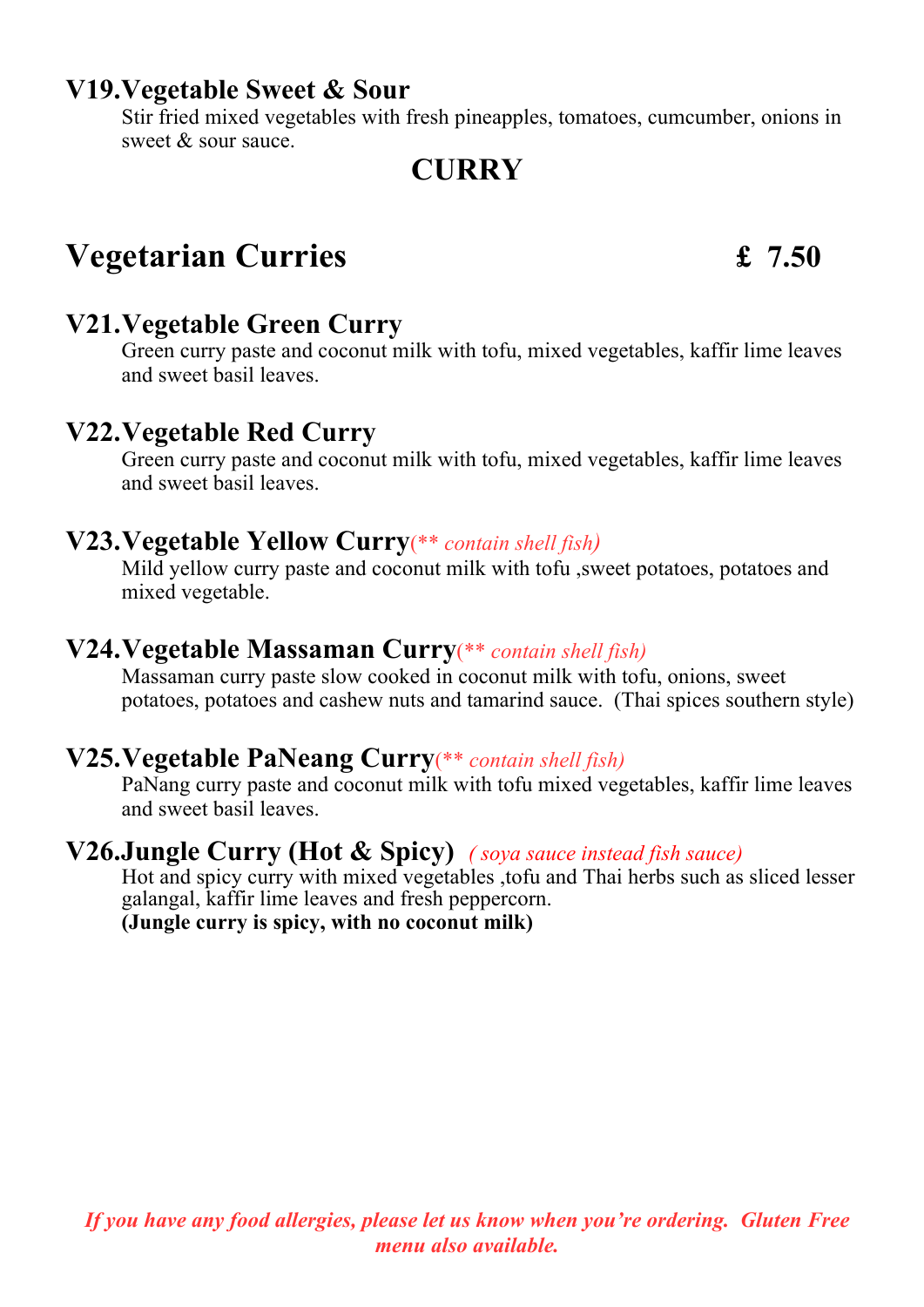# **GLUTEN FREE STARTERS**

## **G1. Chicken Satay** (3) **£5.45**

Fresh chicken fillet skewered marinated in Thai spices, curry powder, coconut milk , lemongrass, kaffir lime leaves and grilled. Served cucumber sauce.

# **Tom Kha (Coconut Soup)**

Tom Kha is one of the most famous Thai soup with lemongrass, galangal, kaffir lime leaves and mushrooms. Seasoned with coconut milk and a squeezed of fresh lime juice. Garnished with chopped coriander.

| <b>G2. Tom Kha Gai</b> (chicken)                                 | £ 5.50 |
|------------------------------------------------------------------|--------|
| <b>G3. Tom Kha Goong</b> (prawns)                                | £ 5.95 |
| <b>G4. Tom Kha Talay</b> (prawns, squids and half shell mussels) | £ 6.50 |

# **GLUTEN FREE MAIN COURSES**

|  | <b>G5. Pad Khing</b> (Stir Fried with Ginger)                                                               |          |
|--|-------------------------------------------------------------------------------------------------------------|----------|
|  | Stir fried with fresh ginger, onions, mixed peppers, mushrooms, carrots and                                 |          |
|  | spring onions.                                                                                              |          |
|  | <b>Chicken or Pork</b>                                                                                      | £7.95    |
|  | <b>Prawns</b>                                                                                               | £ $9.55$ |
|  | <b>G6. Pad Kra Prow</b> (Stir Fried with Basil)                                                             |          |
|  | Stir fried with fresh chilli, garlic, onions, mushrooms, mixed peppers, green beans<br>and holy basil leaf. |          |
|  | <b>Chicken or Pork</b>                                                                                      | £ $7.95$ |
|  | <b>Prawns</b>                                                                                               | £ $9.55$ |
|  | <b>G7. Pad Prik Geang</b> (Stir Fried with red curry paste.)                                                |          |
|  | Stir fried with green beans, bamboo shoots, mixed peppers and sweet basil leaves<br>in red curry sauce.     |          |
|  | <b>Chicken or Pork</b>                                                                                      | £7.95    |
|  | <b>Prawns</b>                                                                                               | £ $9.55$ |
|  | <b>G8. Stir Fried with Cashew Nut</b>                                                                       |          |
|  | Stir fried with cashew nuts, onions, spring onions, mixed peppers in gluten free<br>sauce.                  |          |
|  | <b>Chicken</b>                                                                                              | £ $8.50$ |
|  | <b>Prawns</b>                                                                                               | £ $9.95$ |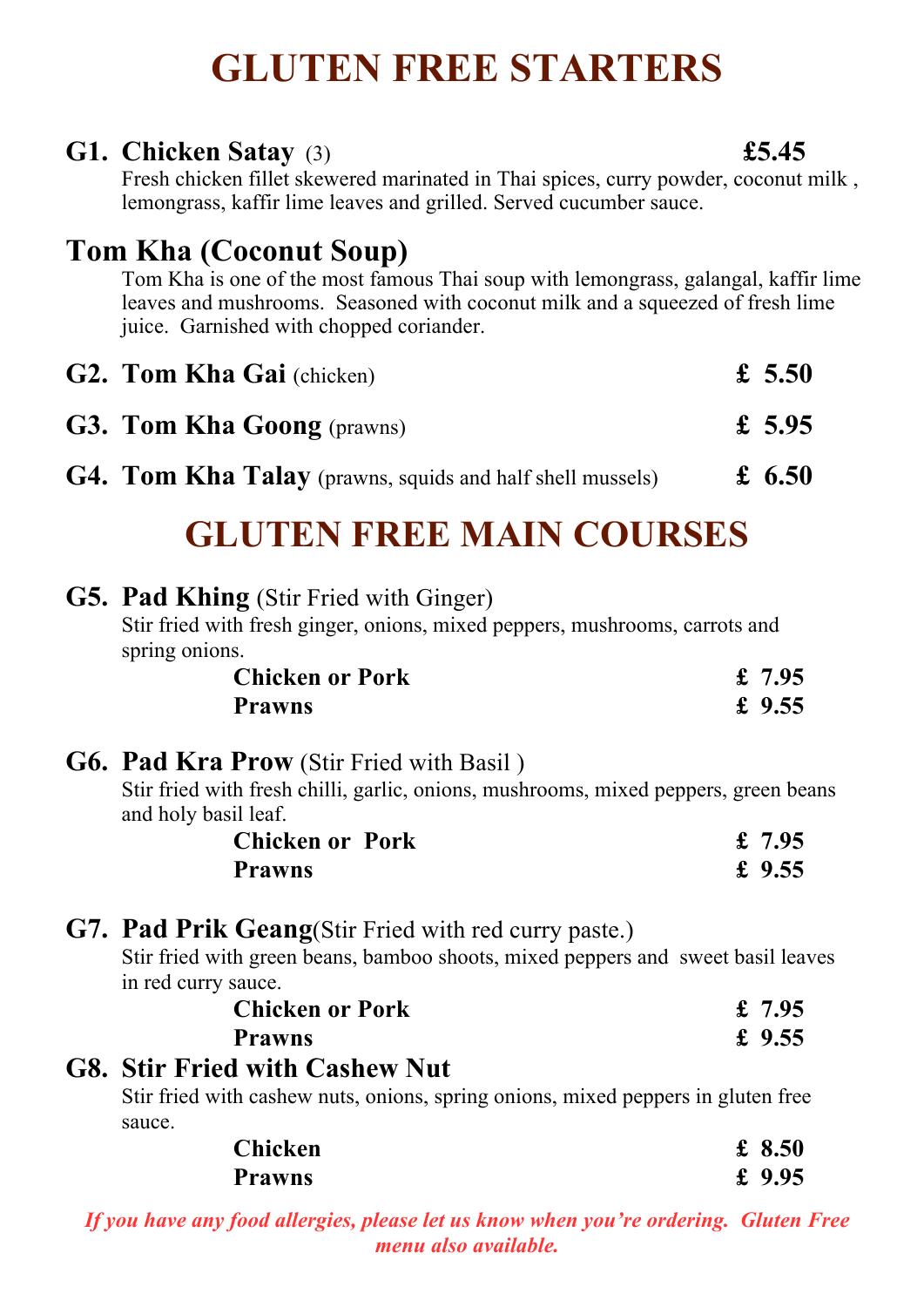# **G9. Tod Khatiem prik Thai**

Stir fried with garlic, white pepper, ground coriander and oyster sauce. Served on bed sliced cabbage Garnished with chopped coriander and crispy garlic served with sliced cucumber.

| <b>Chicken or Pork</b> | £ $7.95$ |
|------------------------|----------|
| <b>Prawns</b>          | £ $9.55$ |

### **G10. Steamed Seabass** \*\*Spicy **£13.95**

Spicy and sour Thai style sauce seasoned with squeezed lime juice , garlic and chlli, poured over steamed whole seabass and garnished with lemon sliced and choped fresh coriander.

### **G11.Scallop and Prawn with Asparagus £11.95**

Stir fried scallops and prawns with baby sweetcorn, mangetouts in gluten free sauce.

# **G12. Pad Bean Sprout with Tofu £ 6.95**

Stir fried bean sprout with tofu, onions, spring onion and mixed peppers with garlic.

# **G13.Mixed Vegetable with Cashew Nut £ 6.95**

Stir fried fresh mixed vegetables with cashew nuts, onions, spring onions, mixed peppers in oyster and chilli sauce.

### **G14.Pad Thai**

Stir fried rice noodles with egg, bean sprouts and spring onions, carrot , mixed peppers in tamarind sauce , served with ground peanut (ask for ground chill if you prefer spicy)

| <b>Chicken, Pork</b>                                       | £ 7.55  |
|------------------------------------------------------------|---------|
| <b>Prawns</b>                                              | £ 8.55  |
| <b>Mixed Seafood</b> (Prawns, half shell mussels , squids) | £ 10.95 |

# *\*\*\* All curry sauce are also GLUTEN FREE, see our curry on normal menu*

*\*\* Special Fried Rice no.67, 68, 69 and 70 are also available as GLUTEN FREE (please tell staff before ordering)*

# *\*\* Our BEEF DISHES are NOT GLUTEN FREE*